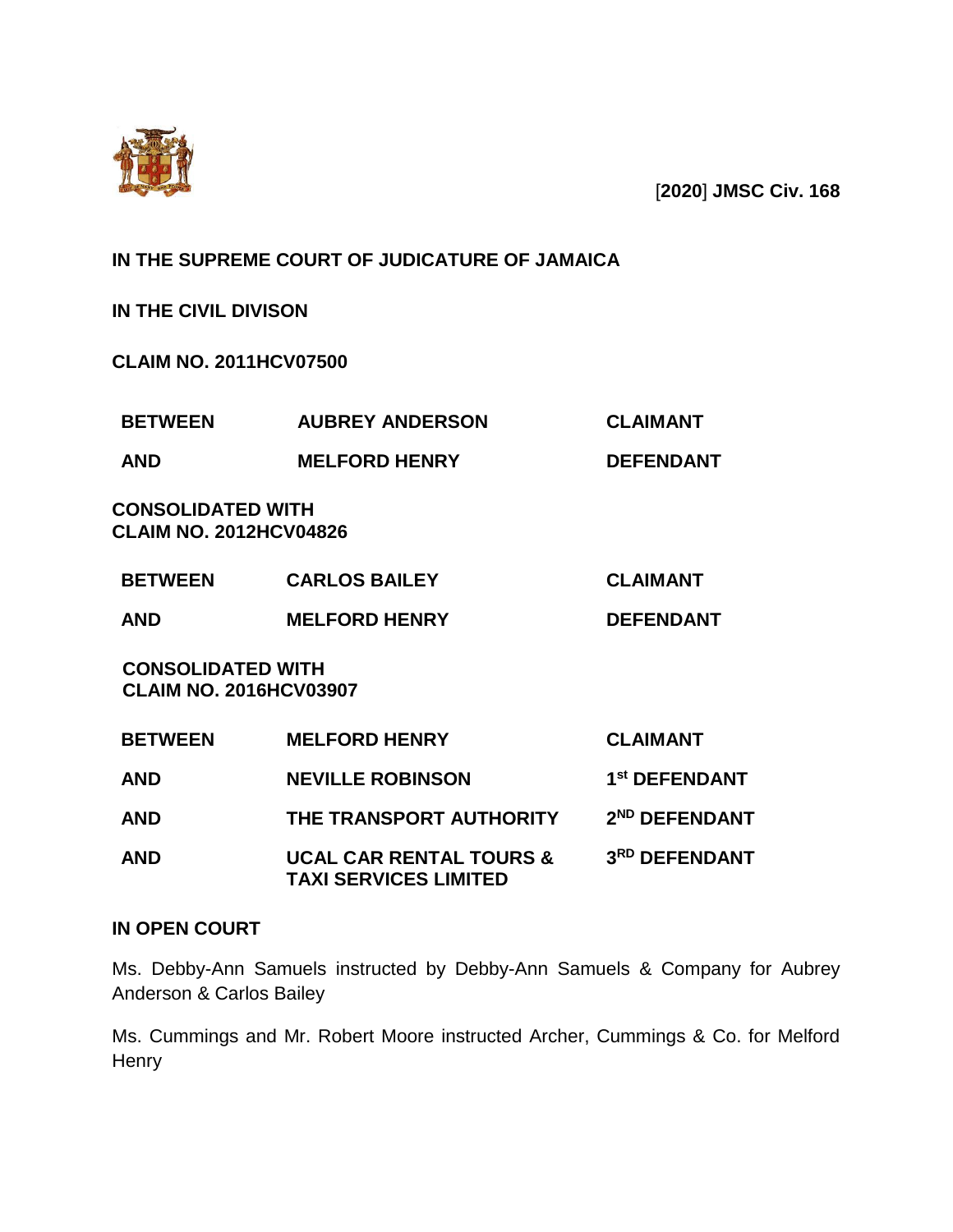Mr. McDermott instructed Campbell McDermott for Neville Robinson and The Transport Authority

Heard: July 14, 2020 & July 30, 2020

## **MOTOR VEHICLE ACCIDENT – PERSONAL INJURY – RES IPSA LOQUITUR – ASSESSMENT OF DAMAGES**

**WOLFE-REECE, J**

## **INTRODUCTION**

- **[1]** The respective claims before the Court arose out of a single motor vehicle accident that occurred on September 22, 2010, along Hague Main Road in the parish of Trelawny. The undisputed facts before the Court are that on September 22, 2010 Aubrey Anderson was travelling as a passenger in a Toyota Corolla Motor Car, registered 3455 DM which was being driven by Carlos Bailey along Hague Main Road in the parish of Trelawny. Melford Henry was travelling in the opposite direction along the said road in his Toyota Corolla motor, registered 9080 FG when upon reaching a section of the roadway, Melford Henry's vehicle diverted from the left lane in which he driver was travelling into the path of the vehicle being driven by Carlos Bailey thereby causing the vehicles to collide.
- **[2]** The collision caused all three men to sustain injuries and suffer losses for which they have brought their respective claims to recover damages.
- **[3]** Mr. Bailey and Mr. Anderson claimed in their respective claims that the accident was due to the negligence of Mr. Henry. Mr. Henry on the other hand, denies being liable for the accident. Instead, he claims that the accident was caused by the negligent driving of Mr. Neville Robinson in his operation of Nissan Caravan registered 5103 EJ.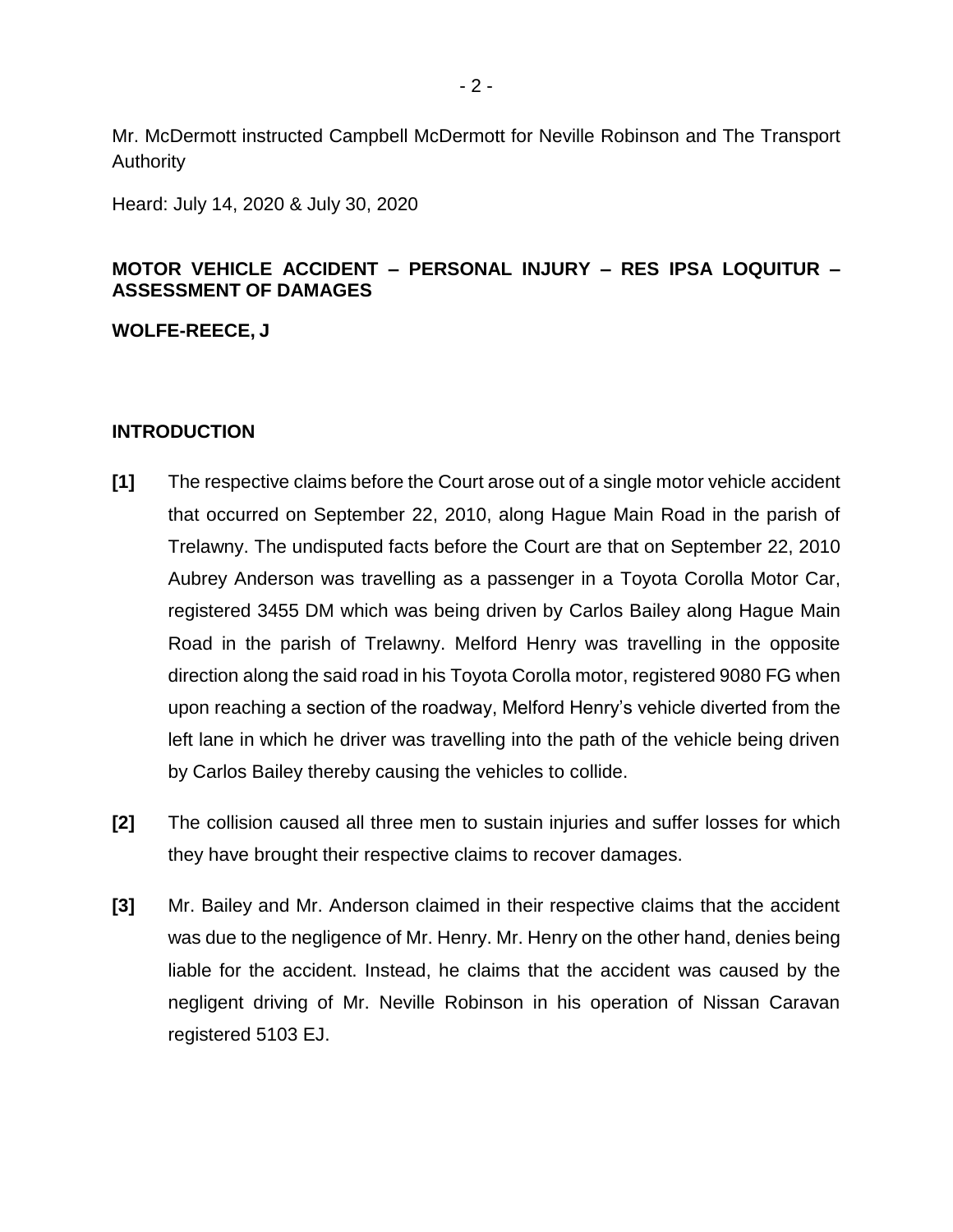- **[4]** At the time of the accident, the said Nissan Caravan registered 5103 EJ was owned by UCAL Car Rental Tours & Taxi services Limited, a company duly incorporated under the laws of Jamaica with its registered office at 32 Queens Drive, Montego Bay in the parish of Saint James engaged in the business of motor vehicle rental.
- **[5]** Mr. Neville Robinson was driving the said Nissan Caravan motor vehicle in the execution of his duties as a civilian driver employed to the Transport Authority, a body corporate by virtue of the provisions of the Transport Authority Act.

## **CASE AGAINST MELFORD HENRY**

- **[6]** Mr. Anderson's evidence is that not only was he a passenger in the aforementioned motor vehicle registered 3455 DM but he was also the owner of the motor vehicle. While giving his oral evidence he explained that he resides in Canada and at the time of the accident he was being transported in his vehicle to the airport in Montego Bay.
- **[7]** When asked during cross-examination if he saw how the accident occurred, Mr. Anderson gave the following response:

*"On approaching the intersection it happened so fast, I saw Mr. Henry car coming in our direction like he was running from someone I don't know who and make a sudden turn head on into my car".* 

- **[8]** When asked whether he saw the Nissan van behind Mr. Henry's van he responded in the positive however, he quickly indicated that it happened so fast. His exact words were; *"yes it happened fast I saw the van."*
- **[9]** Mr. Bailey who lives in the United States of America and was in quarantine in Jamaica gave his evidence via zoom. His witness statement filed on the 19<sup>th</sup> September, 2017 was allowed to stand as his evidence-in-chief. At paragraph 2 of his witness statement he noted that: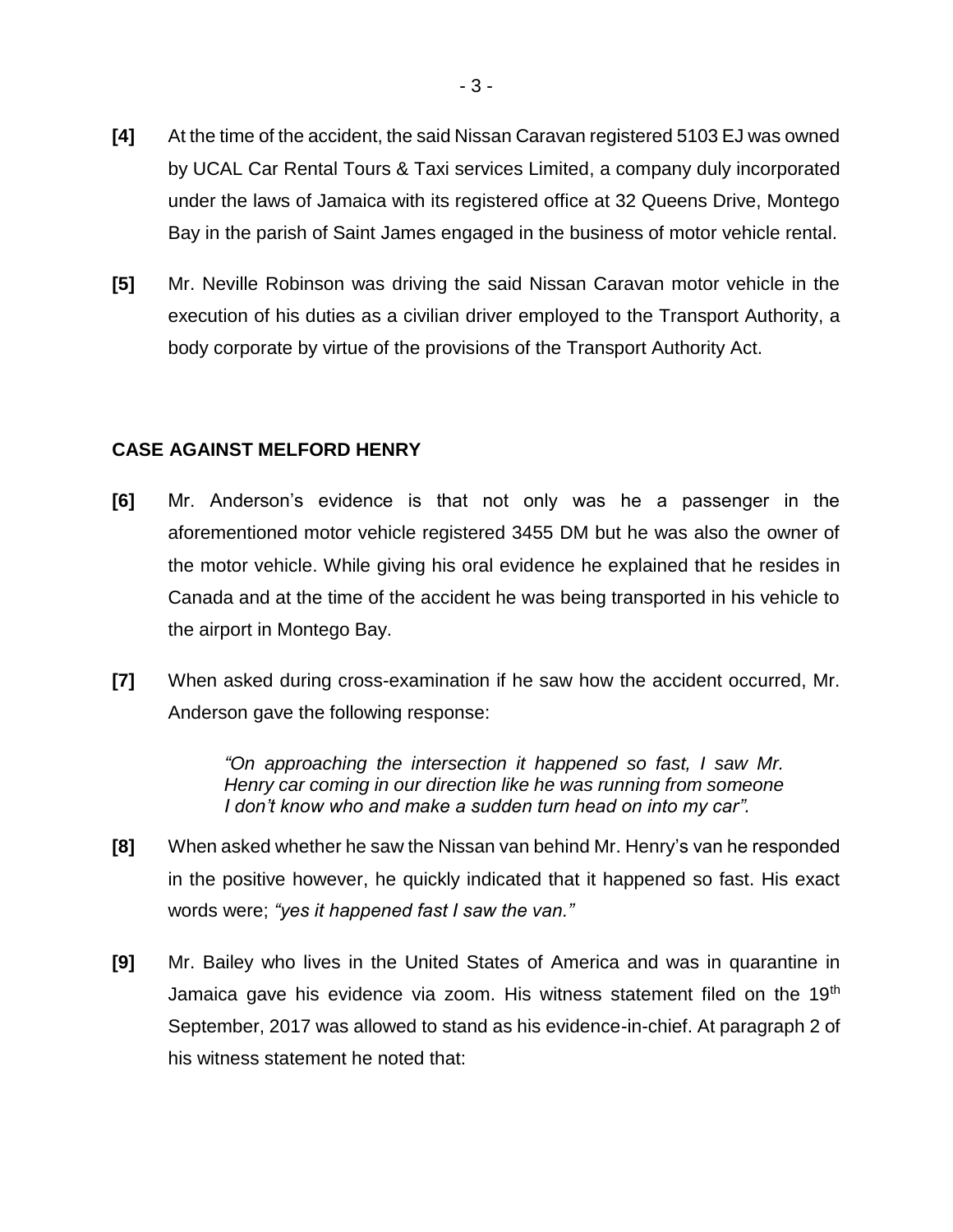*"Upon reaching the intersection of the Hague District, the green Toyota Corolla motor car registered number 9080 FG suddenly turned in the road into the path of the vehicle I was driving."*

**[10]** Mr. Bailey noted that he did not see what caused the accident to occur and unlike Mr. Anderson who claimed to have seen the Nissan Carvan behind Mr. Henry's vehicle, Mr. Bailey indicated that he could not confirm that because there was a lot of people at the scene of the accident. He stated as follows:

> *"It was a lot of people on the scene, there was a Nissan at the bus stop but I can't say who was in it".*

- **[11]** Counsel, Ms. Debby-Ann Samuels, argued of behalf of Mr. Anderson and Mr. Bailey that there is no question that the respective claimants were owed a duty of care and that there was a breach of such duty that resulted in the Claimants sustaining injuries. She further noted that the events that occurred were reasonably foreseeable consequences of negligent driving.
- **[12]** Counsel noted that the only issue in dispute is whether the Transport Authority contributed to the accident by pursuing Mr. Henry at the time of the accident.

## **MR. HENRY'S DEFENCE AND THE CASE AGAINST NEVILLE ROBINSON**

- **[13]** Mr. Melford Henry filed 3 witness statements, on the 31st October, 2016, 3rd February, 2017 and the  $2^{nd}$  March, 2020. All three documents were allowed to stand as his evidence-in-chief.
- **[14]** The core of Mr Henry's defence is captured at paragraphs 3-5 of his witness statement filed on the 31<sup>st</sup> October, 2016 where he expressed the following:
	- *3. "On the 22nd of September, 2020, between 11:00 a.m. and 12:00 in the day I was lawfully driving my 1980 Toyota Corolla motor car registered 9080 FG along the Hague Main Road in the parish of Trelawny, travelling towards Montego Bay from Falmouth.*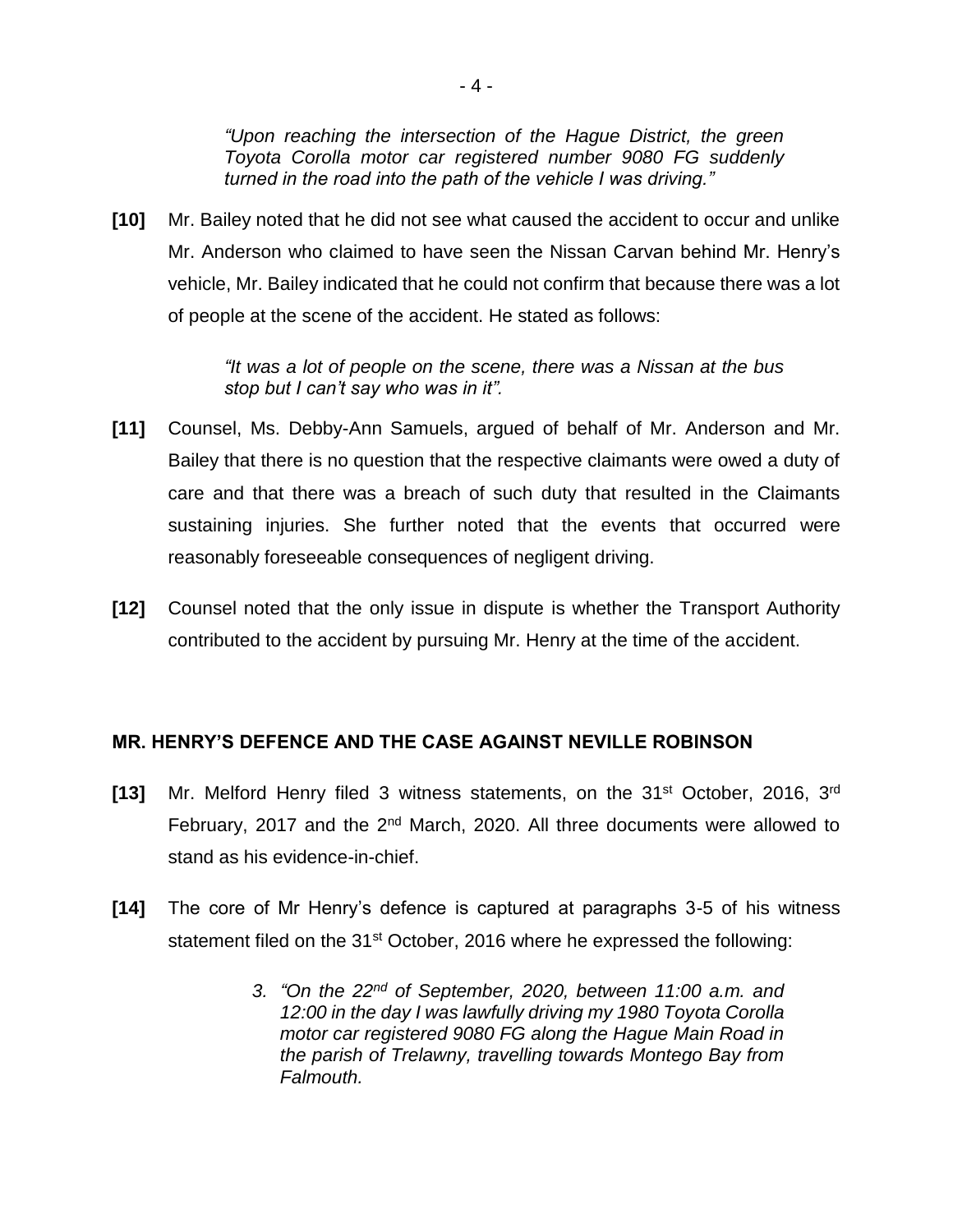- *4. Upon reaching the vicinity of the Hague Primary School and the pepper factory, I was lawfully driving in the left lane at approximately 50 miles per hour when my motor vehicle was suddenly struck from behind.*
- *5. It immediately fell unconscious and later woke up in the Cornwall Regional Hospital".*
- **[15]** In his witness statement filed on the 2nd March 2020, Mr. Henry gave further evidence that at the time of accident he was able to see a Nissan Caravan registered 5103 EJ travelling behind him and that it was this very vehicle that struck him from behind thereby causing him to immediately become unconscious. At paragraphs 4-5 of the said witness statement he expressed the following:
	- *4. "I was lawfully driving in the left lane at approximately 50 miles per hour. There was a Nissan Carvan registered 5103 EJ travelling behind me. I noticed that this vehicle was being driven by an inspector from the Transport Authority.*
	- *5. Upon reaching the vicinity of the Hague Primary School and the pepper factory my motor vehicle was suddenly struck from behind by the same Nissan Carvan"*
- **[16]** While being cross-examined by Mr. McDermott, Learned Counsel for Mr. Neville Robinson and the Transport Authority, Mr. Henry insisted that he was hit from behind. Mr. McDermott asked a series of questions to suggest that Mr. Henry could not see the vehicle from behind; however, Mr. Henry insisted that he saw the vehicle in his rear view mirror. The following was the exchange between the Counsel and Mr. Henry:

*A. I see a vehicle coming in my rear view mirror but I didn't know it was after me.*

*Q. did you see the license plate*

- *A. I couldn't see the registration or license number*
- *Q. You didn't see that any vehicle was being driven by Transport*

 *Authority Inspector?*

*A. I did see a Transport Authority inspector*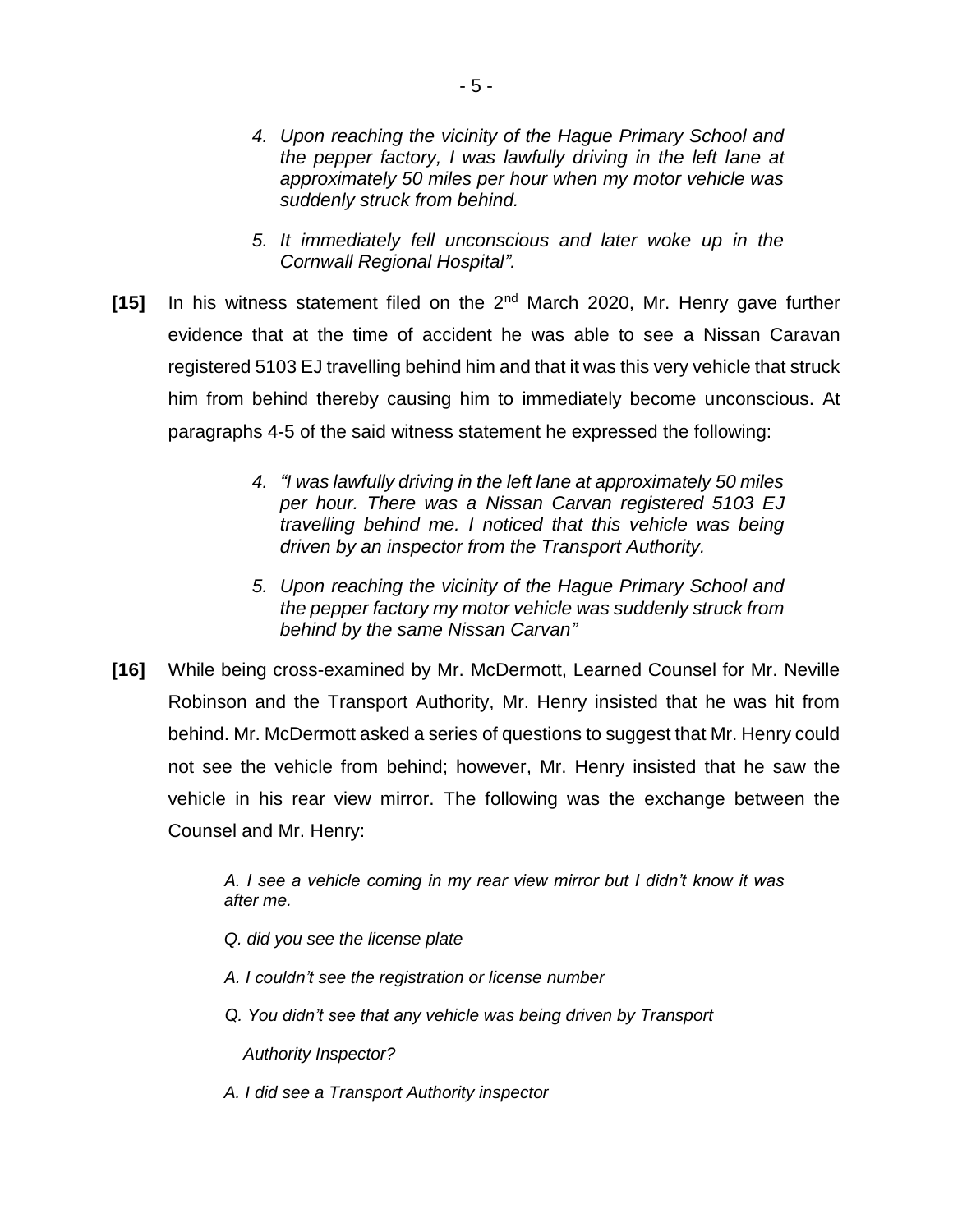- *Q. How did u know it was a Transport Authority inspector?*
- *A. By the clothes and the uniform*
- *Q. Mr. Neville Robinson was wearing Transport Authority uniform?*
- *A. yes*
- *Q. What about the clothes caused you to say it was Transport Authority?*
- *A. It is a white t-shirt, shirt I know and the pants is grey*
- *Q. U stayed in your vehicle and saw the driver in a white t-shirt and grey pants?*
- *A. I see the t-shirt but couldn't see the pants*
- *Q. You concluded that it was a Transport Authority inspector based on the white t-shirt he had on*
- *A. yeah*
- *S. at no time on that day did Neville Robinson collide in your vehicle*
- *A. He was the one who hit my car and pushed me to get entangle with Mr.*

 *What's his name there car*

*Q. prior to u getting hit u didn't know any Nissan caravan was driving behind you*

*A. I saw the van but I didn't know it was coming after me*

#### **NEVILLE ROBINSON'S DEFENCE**

**[17]** Neville Robinson denied being in a collision on the 22<sup>nd</sup> day of September, 2010, he filed a witness statement on the  $10<sup>th</sup>$  March, 2020 which was allowed to stand as his evidence-in-chief. Mr. Robinson noted that at the time of the accident he was employed to the Transport Authority as a civilian driver. While giving his oral evidence he explained that as a civilian driver he was not required to wear a uniform and that on the date of the accident he was not dressed in a uniform.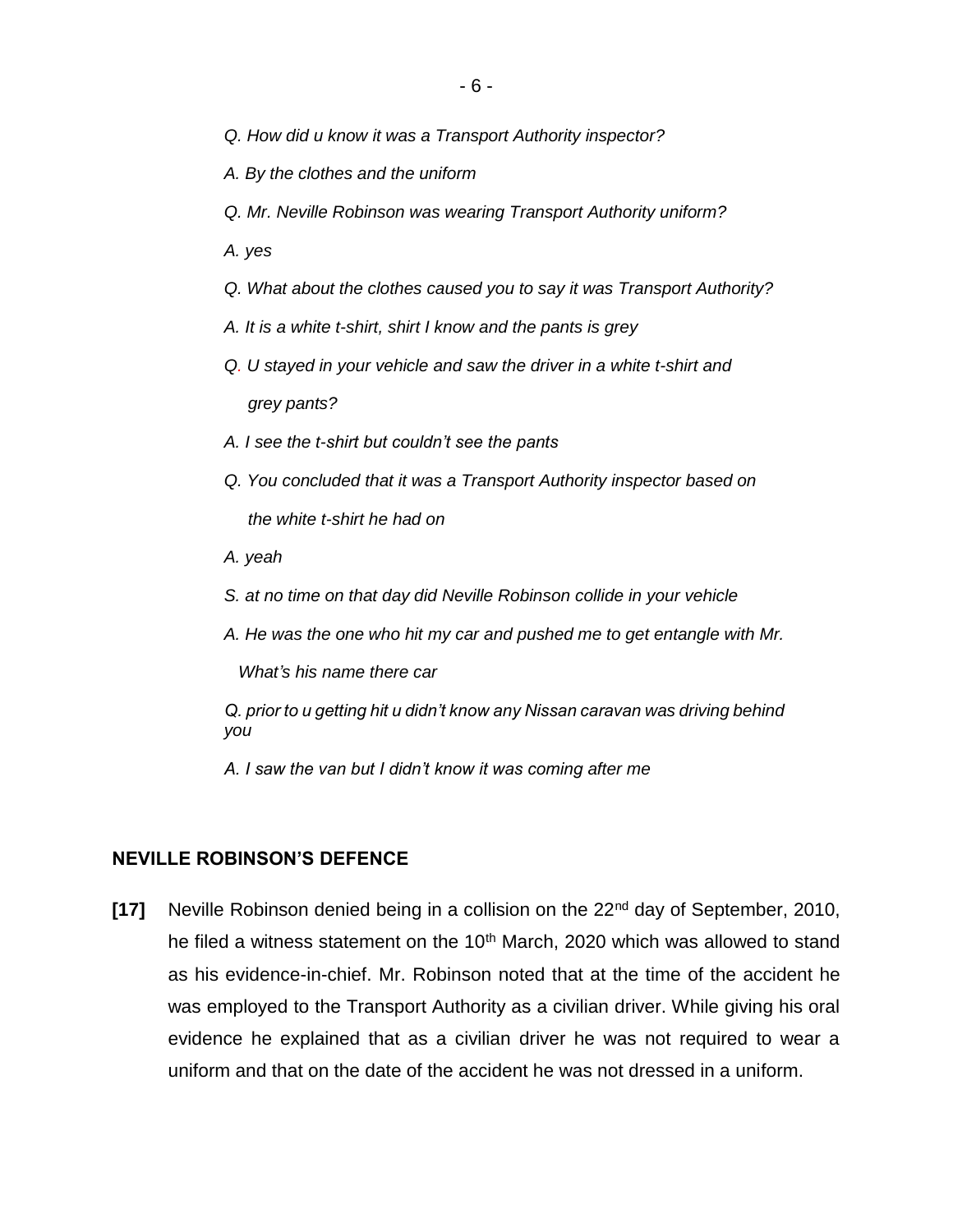- **[18]** According to Mr. Robinson on the day of the accident he was travelling along Hague Main Road when the team that he was travelling with came upon what appeared to be an accident when some officers who he was travelling with requested that he stopped the vehicle to observe the accident.
- **[19]** At paragraph 5 of the said witness statement filed on the 10<sup>th</sup> March, 2020 Mr. Robinson reiterated that he was not involved in a collision with Mr. Henry's vehicle. He expressed as follows:

*"For the avoidance of doubt, we were not at any point in time pursuing motor vehicle bearing registration number 9080FG. Moreover, at no time did we collide with the said motor vehicle. I therefore categorically deny Mr. Melford Henry's allegations".* 

## **ISSUES**

**1.Whether res ipsa loquitur is applicable to the current case**

**2.Who is liable for the accident? Mr. Melford Henry or Mr. Neville Robinson**

## **LAW AND ANALYSIS**

- **[20]** It is now common knowledge that in order to succeed in a case of negligence the relevant claimant must satisfy the court that the four (4) elements of the tort have been satisfied, that is:
	- (i) The defendant owed a duty of care to the Claimant;
	- (ii) The Defendant breached that duty of care;
	- (iii) The breach caused the Claimant to suffer damages which are recoverable at law; and
	- (iv)The injury caused as a result of the breach was reasonably foreseeable.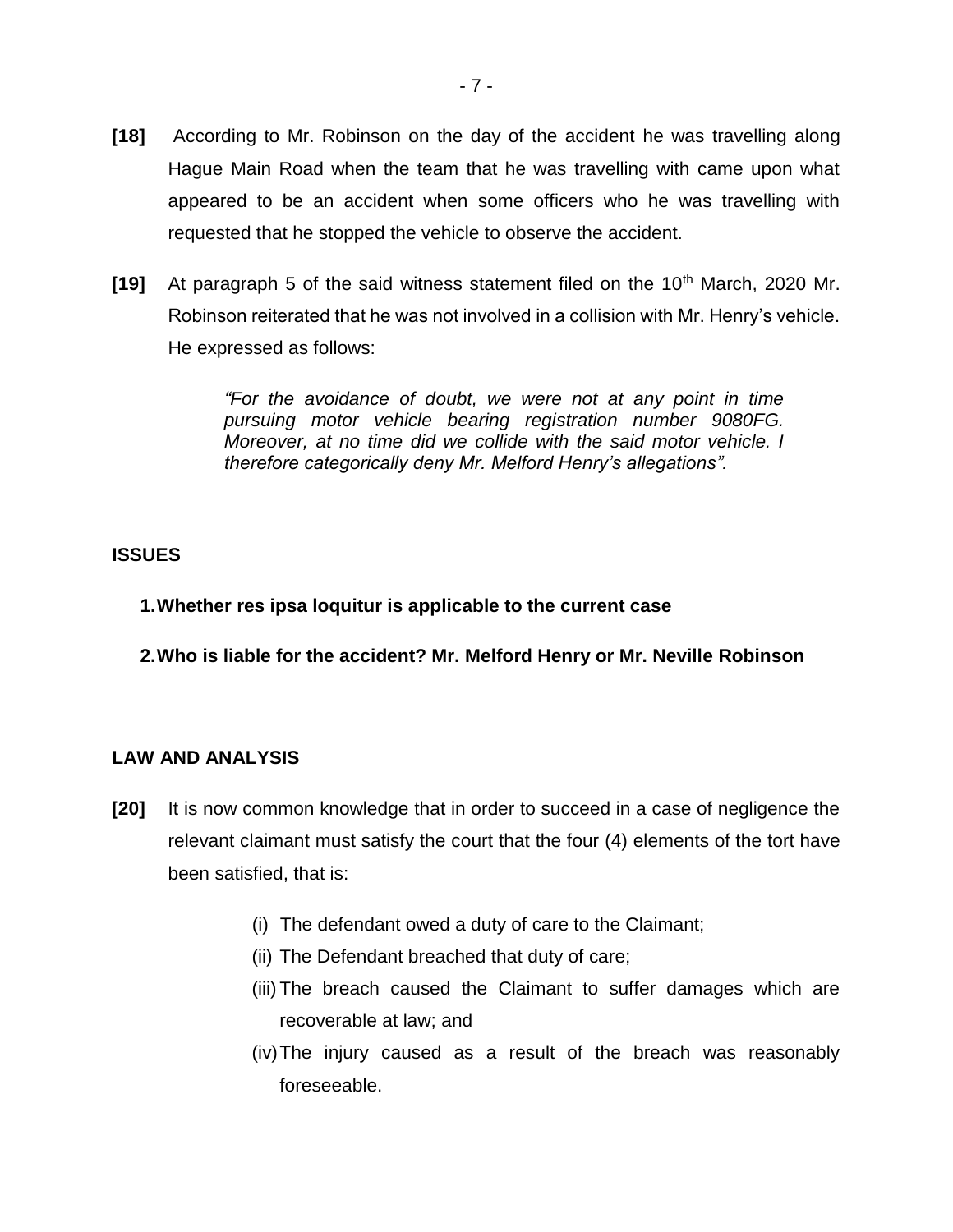**[21]** The requirements of the law of negligence were discussed by Morrison JA in the case of **Adele Shtern v Villa Mora Cottages Ltd and Monica Cummings** [2012] JMCA Civ 20 at paragraph [49] - [50] where His Lordship cited the cases **Caparo Industries plc v Dickman** [1990] 1 All ER 568 and **Ng Chun Pui v Lee Chuen Tat** [1988] RTR 298 to highlight the fact that when the court is asked to make a determination regarding negligence the issue is not always straightforward. His Lordship expressed as follows:

> *"[49] The requirements of the tort of negligence are, as Mr Batts submitted, fourfold, that is, the existence of a duty of care, a breach of the duty, a causal connection between the breach and the damage and foreseeability of the particular type of damage caused (see Clerk & Lindsell on Torts, 19th edn, para. 8-04). The test of whether a duty of care exists in a particular case is, as it is formulated by Lord Bridge of Harwich, after a full review of the authorities, in the leading modern case of Caparo Industries plc v Dickman [1990] 1 All ER 568, 573- 574:*

*'What emerges is that, in addition to the foreseeability of damage, necessary ingredients in any situation giving rise to a duty of care are that there should exist between the party owing the duty and the party to whom it is owed a relationship characterised by the law as one of 'proximity' or 'neighbourhood' and that the situation should be one in which the court considers it fair, just and reasonable that the law should impose a duty of a given scope upon the one party for the benefit of the other.'*

*[50] As regards the question of proof of a breach of the duty of care, there is equally no question that the onus of proof, on a balance of probabilities, that the defendant has been careless falls upon the claimant throughout the case (see Clerk & Lindsell, op. cit., para. 8- 149; see also, Ng Chun Pui v Lee Chuen Tat [1988] RTR 298, per Lord Griffiths at page 300). But the actual proof of carelessness may often be problematic and the question in every case must be 'what is a reasonable inference from the known facts?' (Clerk & Lindsell, op. cit., para. 8-150)."*

**[22]** The core principle to be extracted from the dicta of Morrison JA is that matters of this nature are not black and white. Rather, the court is faced continuously with the task of determining what is reasonable in the circumstances. In the first instance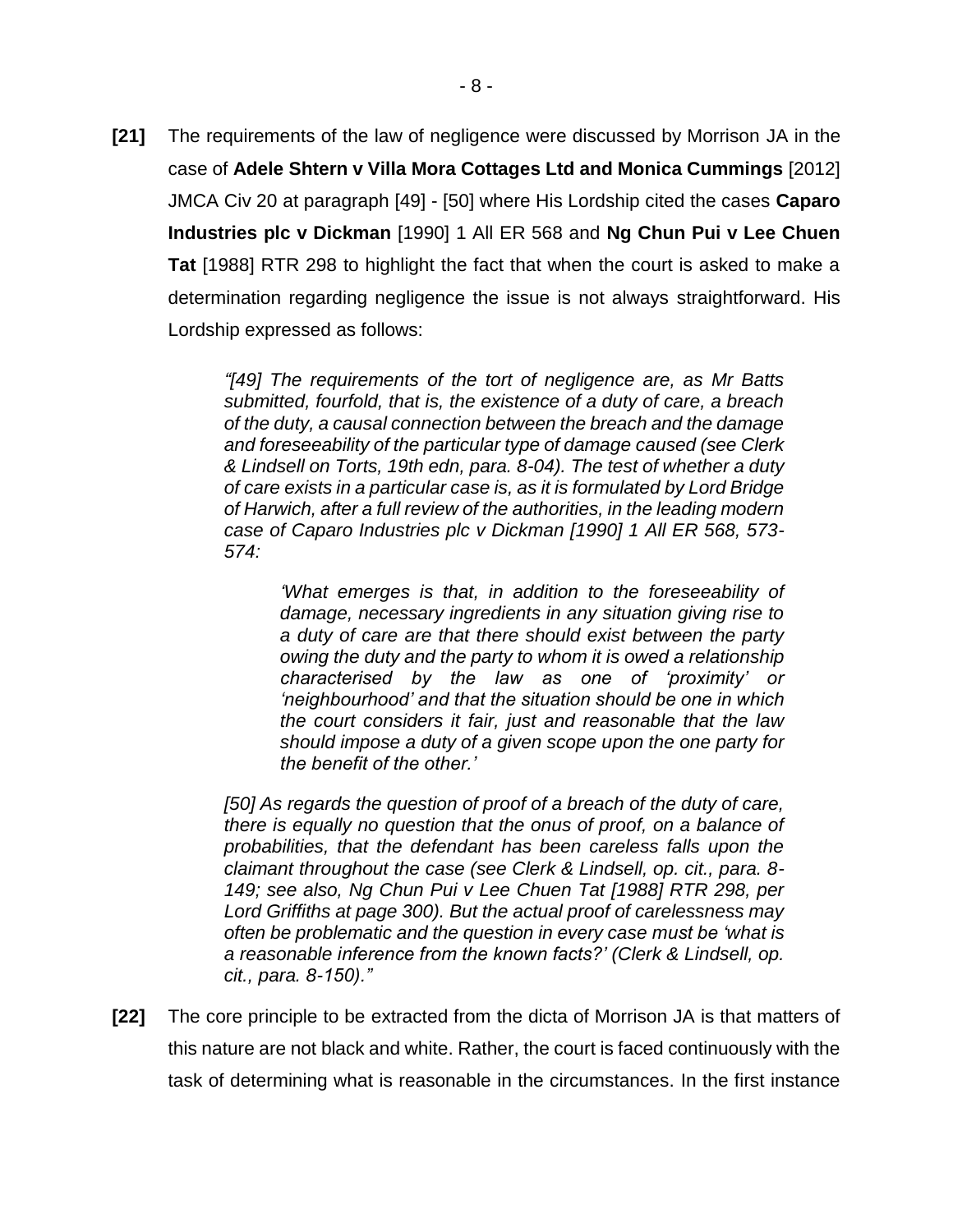the court must determine whether it is just, fair and reasonable to impose a duty of care on the Defendant. In the second instance the court must determine whether the defendant's conduct fell below the standard of care that the circumstances demand **(see Carmarthenshire County Council v Lewis [1955] A.C. 549).**

**[23]** It is trite law that all road users owe a general duty of care to other road users to exercise due care so as not to cause harm to others by their acts and omissions. This point was expressed by the House of Lords in the case of **Hay or Bourhill v Young** - [1942] 2 All ER 396 when the Board affirmed the following dicta of Lord Jamieson:

> *"No doubt the duty of a driver is to use proper care not to cause injury to persons on the highway or in premises adjoining the highway, but it appears to me that his duty is limited to persons so placed that they may reasonably be expected to be injured by the omission to take such care."*

**[24]** Similarly, section 51(2) of the **Road Traffic Act** imposes a duty of care on drivers to take the necessary precautions to avoid accidents. The section provides as follows:

> *"Notwithstanding anything contained in this section it shall be the duty of a driver of a motor vehicle to take such action as may be necessary to avoid an accident, and the breach by a driver of any motor vehicle of any of the provisions of this section shall not exonerate the driver of any other motor vehicle from the duty imposed on him by this subsection."*

**[25]** It therefore goes without saying that all the parties to the respective claims were owed a duty of care and were equally burdened with the responsibility of reciprocating that duty of care to other road users

#### **Issue # 1- The applicability of res ipsa loquitur**

**[26]** The maxim res ipsa loquitur (the thing speaks for itself) is a rule of evidence which allows to court to draw an inference that the defendant was negligent in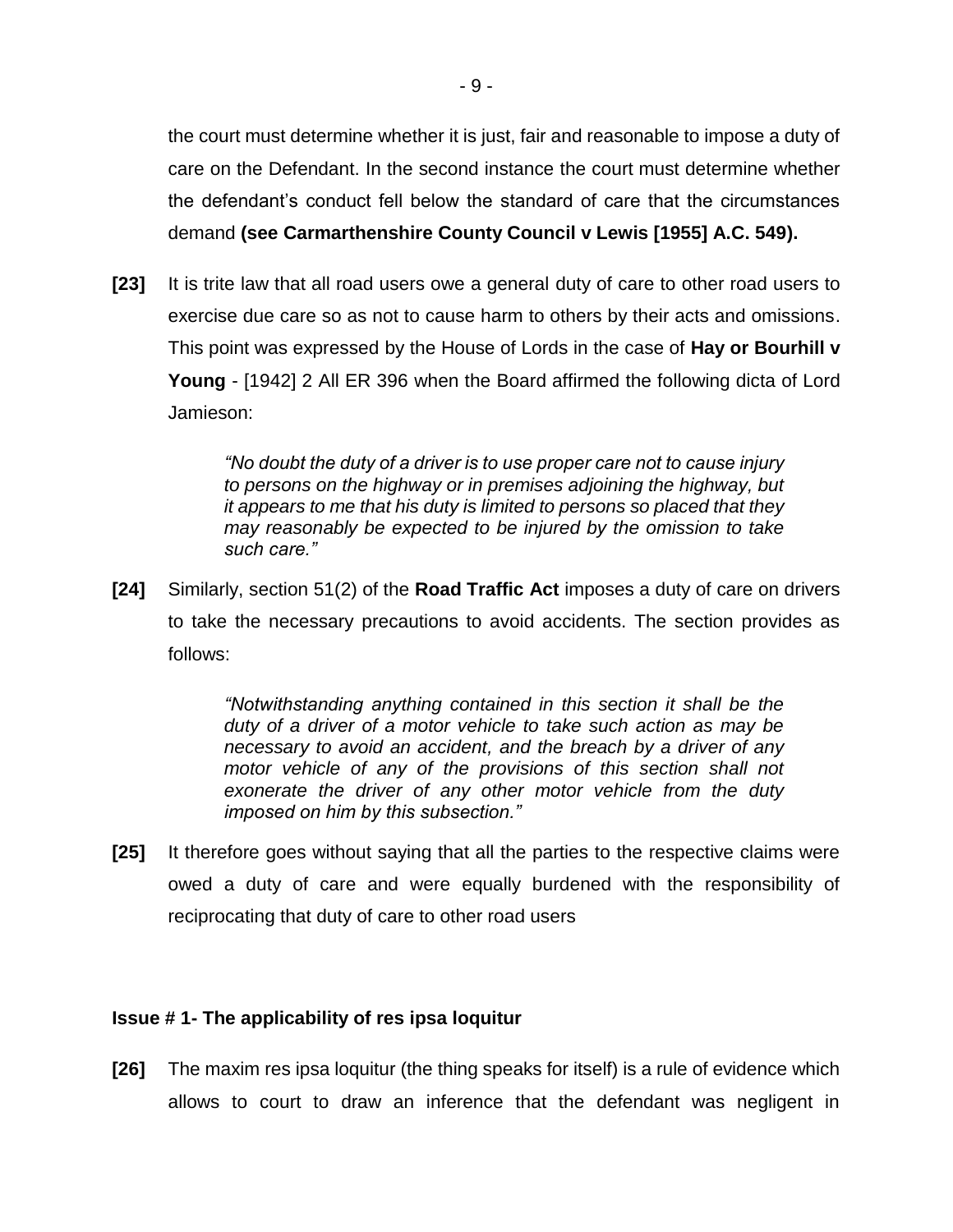circumstances where the cause of the accident is not known but the thing causing the accident was under the management or control of the defendant, in circumstances where the accident would not have occurred in the absence of negligence on the part of the defendant.

**[27]** The learned authors of the Halsbury's Laws of England, Volume 78, 5th Edition discussed the doctrine of res ipsa loquitur under the heading '*Effect of application of maxim res ipsa loquitur'* in the following terms:

> *"Where the claimant successfully alleges res ipsa loquitur its effect is to furnish evidence of negligence on which a court is free to find for the claimant. If the defendant shows how the accident happened, and that is consistent with absence of negligence on his part, he will displace the effect of the maxim and not be liable. Proof that there*  was no negligence by him or those for whom he is responsible will *also absolve him from liability. However, it seems that the maxim does not reverse the burden of proof, so that where the defendant provides a plausible explanation without proving either of those matters, the court must still decide, in the light of the strength of the inference of negligence raised by the maxim in the particular case, whether the defendant has sufficiently rebutted that inference".*

- **[28]** The Learned authors of the Halsbury's Laws of England make it abundantly clear that the application of this rule of evidence does not reverse the burden of proof by placing it on the defendant. Rather, the burden of proof rests throughout of the Claimant to prove, his/her case (see also paragraph 42 of **Mavis v The Chief Technical Director and the Attorney General of Jamaica,** unreported Claim number C.L.2002/S094 delivered March 6, 2009).
- **[29]** Given the facts that have been presented to this Court, I question whether the rule should be applied in determining the case at bar. The rule was discussed succinctly yet skilfully by Morrison JA at paragraph [57] of **Adele Shtern v Villa Mora Cottages Ltd and Monica Cummings, (supra),** when His Lordship expressed as follows:

*"[57] Res ipsa loquitur therefore applies where (i) the occurrence is such that it would not normally have happened without negligence*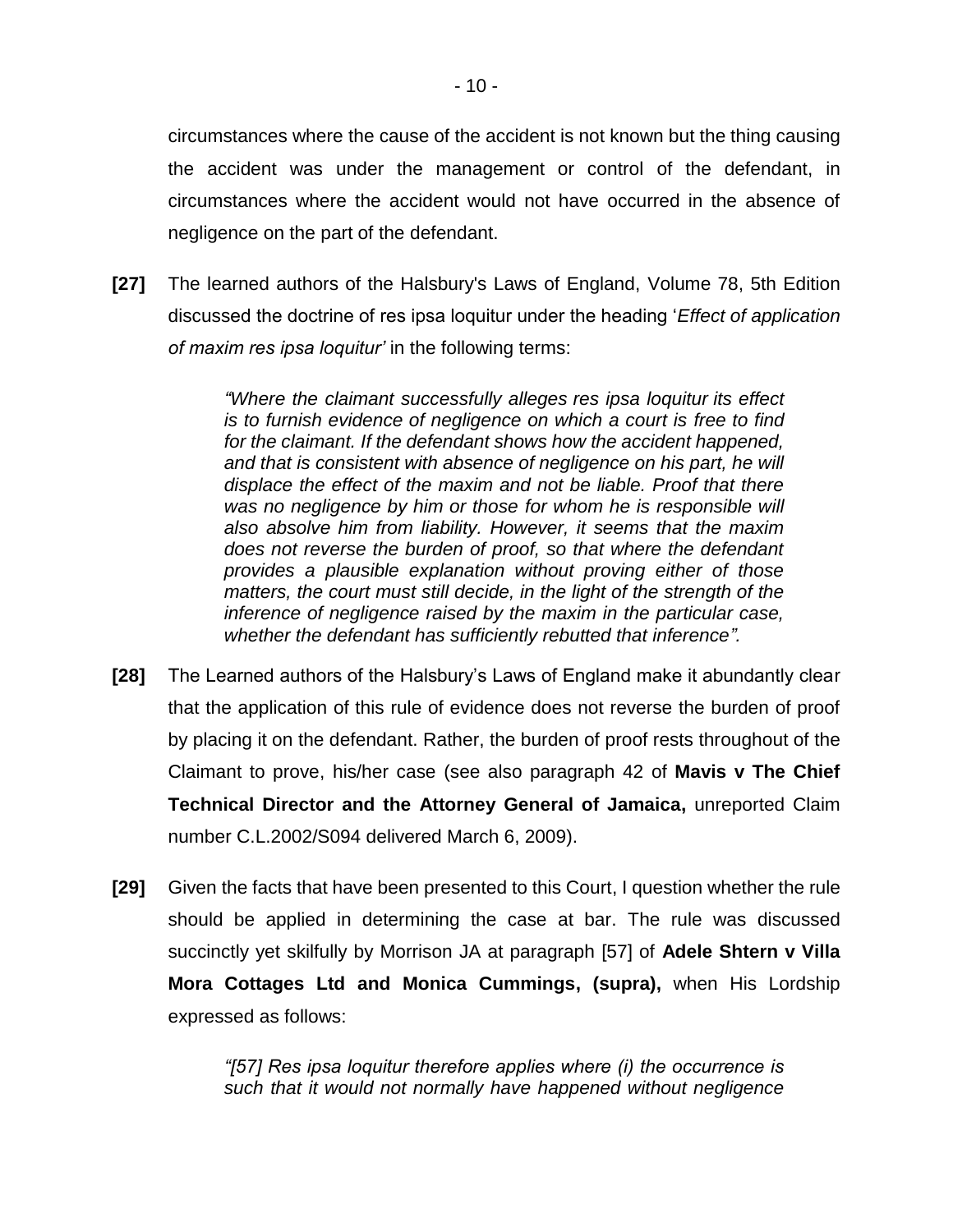*(the editors of Clerk & Lindsell, op. cit., para. 8-152 provide an illustrative short-list from the decided cases: "bales of sugar do not usually fall from hoists, barrels do not fall from warehouse windows, cranes do not collapse, trains do not collide and stones are not found in buns"); (ii) the thing that inflicted the damage was under the sole management and control of the defendant; and (iii) there must be no evidence as to why or how the accident took place. As regards this last criterion, the editors of Clerk & Lindsell (op. cit. para. 8-154) make the important point, based on Henderson v Jenkins & Sons, that 'Where the defendant does give evidence relating to the possible cause of the damage and level of precaution taken, the court may still conclude that the evidence provides an insufficient explanation to displace the doctrine'." [Emphasis]* 

- **[30]** About two (2) years after Morrison JA delivered his judgment, Brooks JA applied his reasoning in the case of **Igol Coke v Nigel Rhooms and others** [2014] JMCA Civ 54 in coming to the conclusion that the doctrine did not apply to the facts of that case because it was not a case. Brooks JA noted that \for the doctrine to apply *"there must be no evidence as to why or how the accident took place."* The **Igol Coke** case similarly surrounded a motor vehicle accident, in circumstances where the witnesses both pleaded in their particulars of claim and testified as to how the accident occurred (see paragraphs [19] - [20] of the judgment). Based on the foregoing it is therefore safe to say that the rule finds its purpose where there is no evidence as to why or how the accident occurred.
- **[31]** I similarly find that there is sufficient evidence before the court as to how the accident occurred. Mr. Anderson and Mr. Bailey gave their evidence as to how the accident occurred. Likewise, Mr. Henry has given his evidence. The issue to be determined is a question of fact, that is, whether Mr. Henry failed to maintain control of his vehicle by keeping the vehicle in the left lane or whether the collision was as a result of his losing consciousness after being hit to the rear of his vehicle by the Nissan carvan being driven by Neville Robinson.

#### **Issue # 2**

**[32]** Mr Anderson's evidence is that on approaching the intersection he saw Mr. Henry's car coming towards them as if he was '*running'* from someone. Mr. Anderson did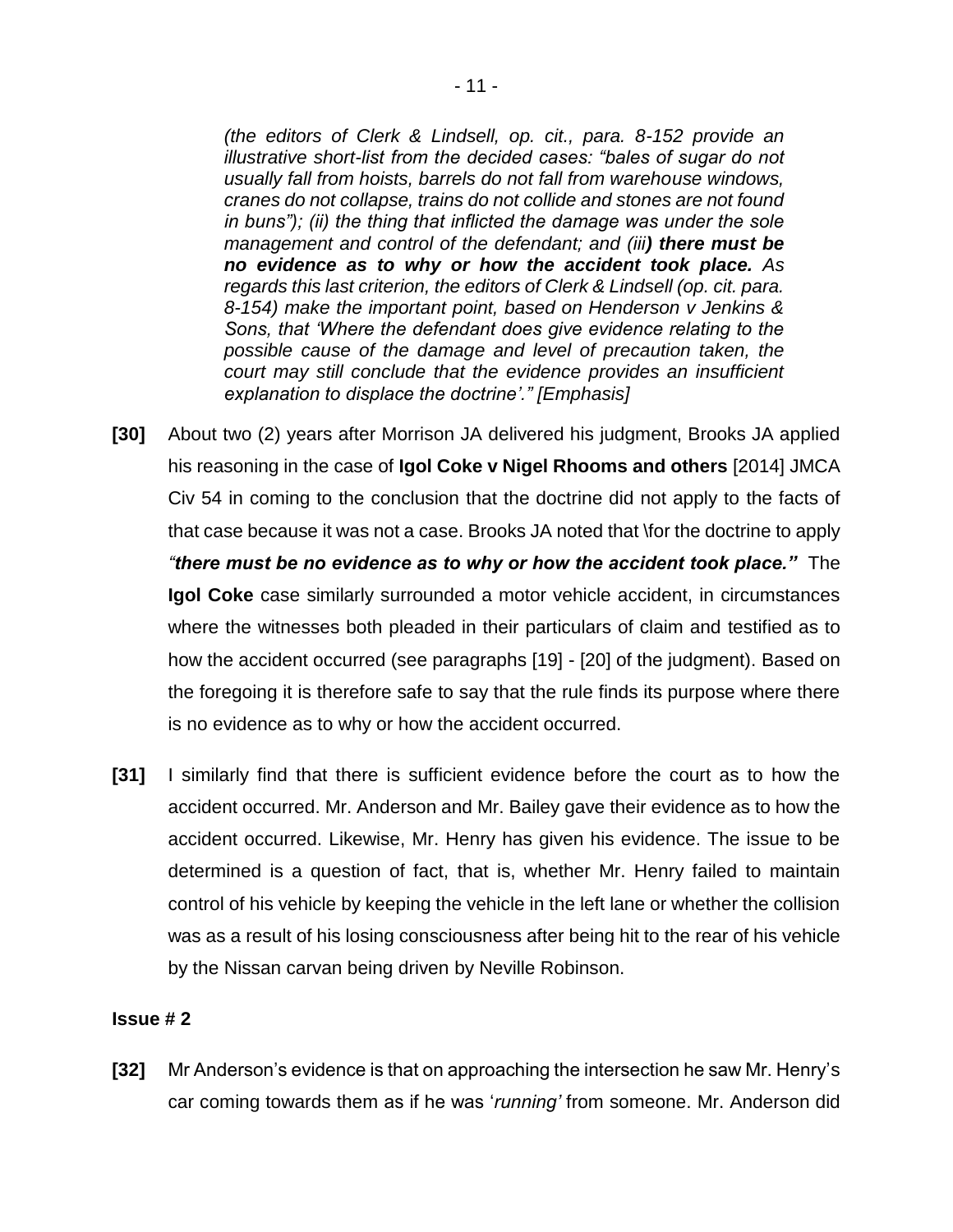continue to say he did not know from whom Mr. Anderson was '*running.'* He went on to say that he saw a Nissan Carvan travelling behind Mr. Henry's car. Again, he noted that he did not see Mr. Robinson's vehicle colliding with the rear of Mr. Henry's vehicle.

- **[33]** Mr. Henry noted that he observed Mr. Robinson travelling behind him from his rear view mirror. He went on to state as follows: *"I saw the van but I didn't know it was coming after me."* Mr. Robinson on the other hand gave evidence that he arrived on the scene after the accident occurred. He also made the point that at the time of the accident he was not wearing the Transport Authority uniform because he was a civilian driver. This evidence conflicts with the evidence of Mr. Henry who claims that while he was driving he observed that Mr. Robinson was wearing the Transport Authority uniform, which he claimed to be a white shirt.
- **[34]** On a balance of probabilities, I find that Mr. Robinson's version of events is more believable than that of Mr. Henry. I found Mr. Robinson to be a credible witness. While he did not remember specific details surrounding his observations on the day, I found him to be believable based on his demeanour while giving his evidence.
- **[35]** I found the evidence put forward by Mr. Henry to be a bit fantastic. By his own admission he noted that he had no indication that the vehicle travelling behind him was coming after him. Yet he is asking this court to accept that for no reason and without any warning Mr. Robinson hit into the rear of his vehicle so hard that the impact caused him to lose consciousness.
- **[36]** Miss Cummings in her submissions referred to the photographs that were tendered and admitted into evidence of the motor vehicle of Mr. Henry. She submitted that the photographs which were taken by Mr. Henry showed damage to the rear of his vehicle and that was sufficient evidence for the Court to draw an inference and conclude that Mr. Robinson rear-ended Mr. Henry's vehicle, causing him to collide with Mr. Andersons vehicle. I am not of the view that without more that this would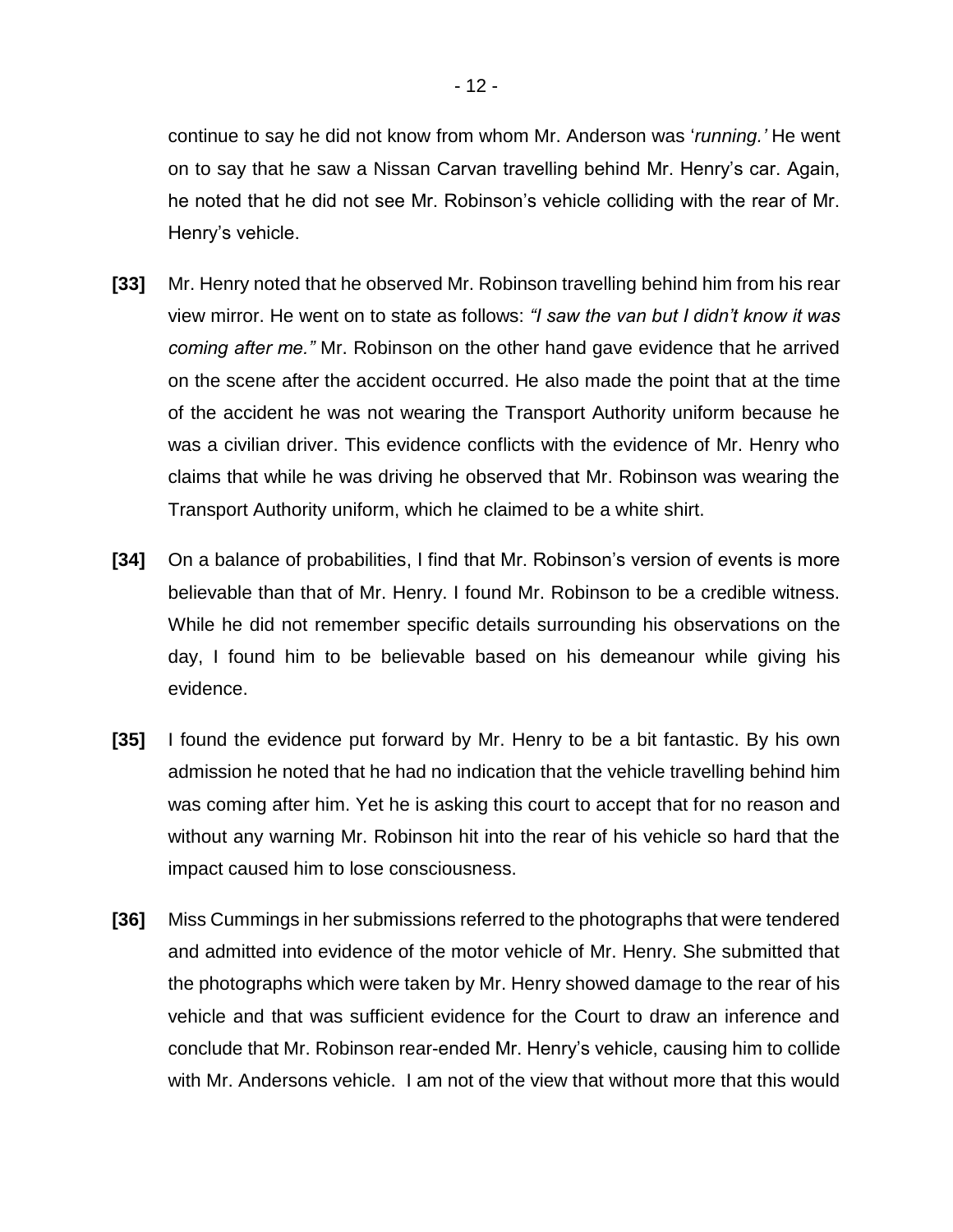be a reasonable inference, especially in circumstances where there is no evidence of damage to the other vehicle before the Court.

**[37]** I am therefore constrained to dismiss the claim against Mr. Neville Robinson. I conclude that Melford Henry is solely responsible for the accident which occurred along Hague Main Road in Trelawny on the 22<sup>nd</sup> September, 2010. Given that the issue of liability has been determined, it is now for the Court to determine the quantum of damages to be awarded to Mr. Anderson and Mr. Bailey for the injuries and loss they have suffered.

### **ASSESSMENT OF DAMAGES**

**[38]** The ultimate reason why Mr. Anderson and Mr. Bailey filed their respective claims is to recover damages for pain and suffering and other losses that they have incurred as a result of the accident. In an action for personal injury the relevant claimant is usually awarded damages under two heads; special damages which must be specifically pleaded and proven and refers specifically to pecuniary loss incurred by the claimant and general damages which is awarded by pain and suffering. Lord Goddard explained the distinction between the two in the case of **British Transport Commission v Gourley** [1956] A.C. 185 on page 206 where His Lordship expressed as follows:

> *"In an action for personal injuries the damages are always divided into two main parts. First, there is what is referred to as special damage, which has to be specially pleaded and proved. This consists of out-of-pocket expenses and loss of earnings incurred down to the date of trial, and is generally capable of substantially exact calculation. Secondly, there is general damage which the law implies and is not specially pleaded. This includes compensation for pain and suffering and the like, and, if the injuries suffered are such as to lead to continuing or permanent disability, compensation for loss of earning power in the future. The basic principle so far as loss of earnings and out-of-pocket expenses are concerned is that the injured person should be placed in the same financial position, so far*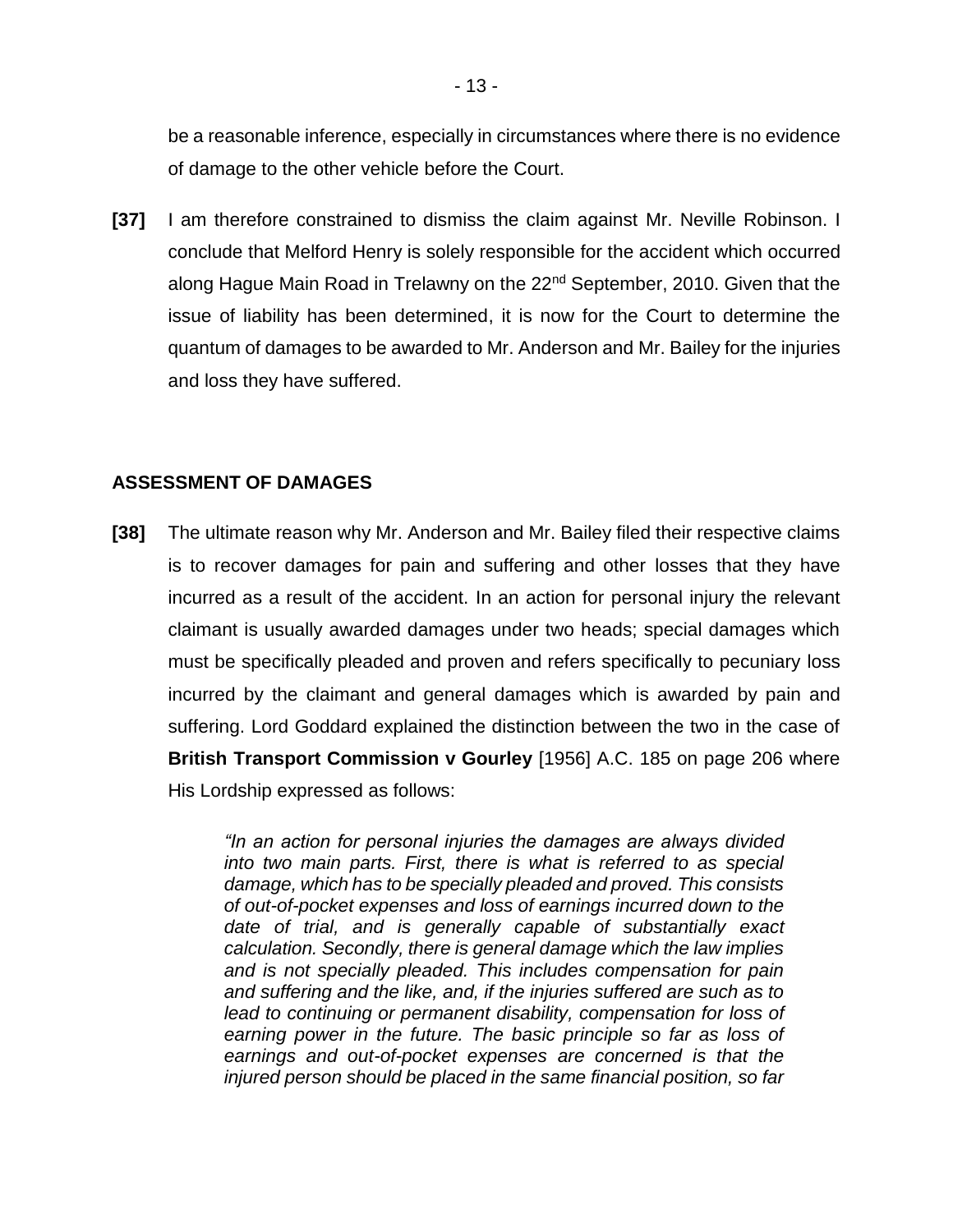*as can be done by an award of money, as he would have been had the accident not happened..."*

#### **SPECIAL DAMAGES**

**[39]** Mr. Anderson claimed special damages in the sum of Nine Hundred and Forty-four thousand five hundred and fourteen dollars (\$944,514.00) particularized as follows:

| <b>Grand total</b>                     | \$944.514.00 |
|----------------------------------------|--------------|
| Damage to Property                     | 803,600.00   |
| Loss of use 21 days $@$ \$5,000.00/day | 105,000.00   |
| Cost of Assessor's Report              | 13,514.00    |
| <b>Wrecker Fees</b>                    | 22,400.00    |

- **[40]** As indicated earlier, special damages must be specifically pleaded and proven. Mr. Anderson provided receipts to substantiate him claim in relation to all the items listed above with the exception of the sum of One Hundred and Five Thousand Dollars (\$105,000.00) for loss of use. He has provided no receipt or proof to substantiate the sum being claimed. Given that the sum for loss of use was not specifically proven I am forced to deduct the said sum from the total of Nine Hundred and Forty-four thousand five hundred and fourteen dollars \$944,514.00. Special damages is therefore awarded in the sum of Eight Hundred and Thirty-Nine Thousand Five Hundred and Fourteen Dollars (\$839,514.00)
- **[41]** Mr Bailey claimed special damages in the sum of \$15,000.00 being the cost of the medical report and the cost of medical expenses. Unfortunately, Mr. Bailey did not provide any receipts to substantiate his claim for \$15,000.00 and I am therefore constrained to refuse the request for special damages in this regard.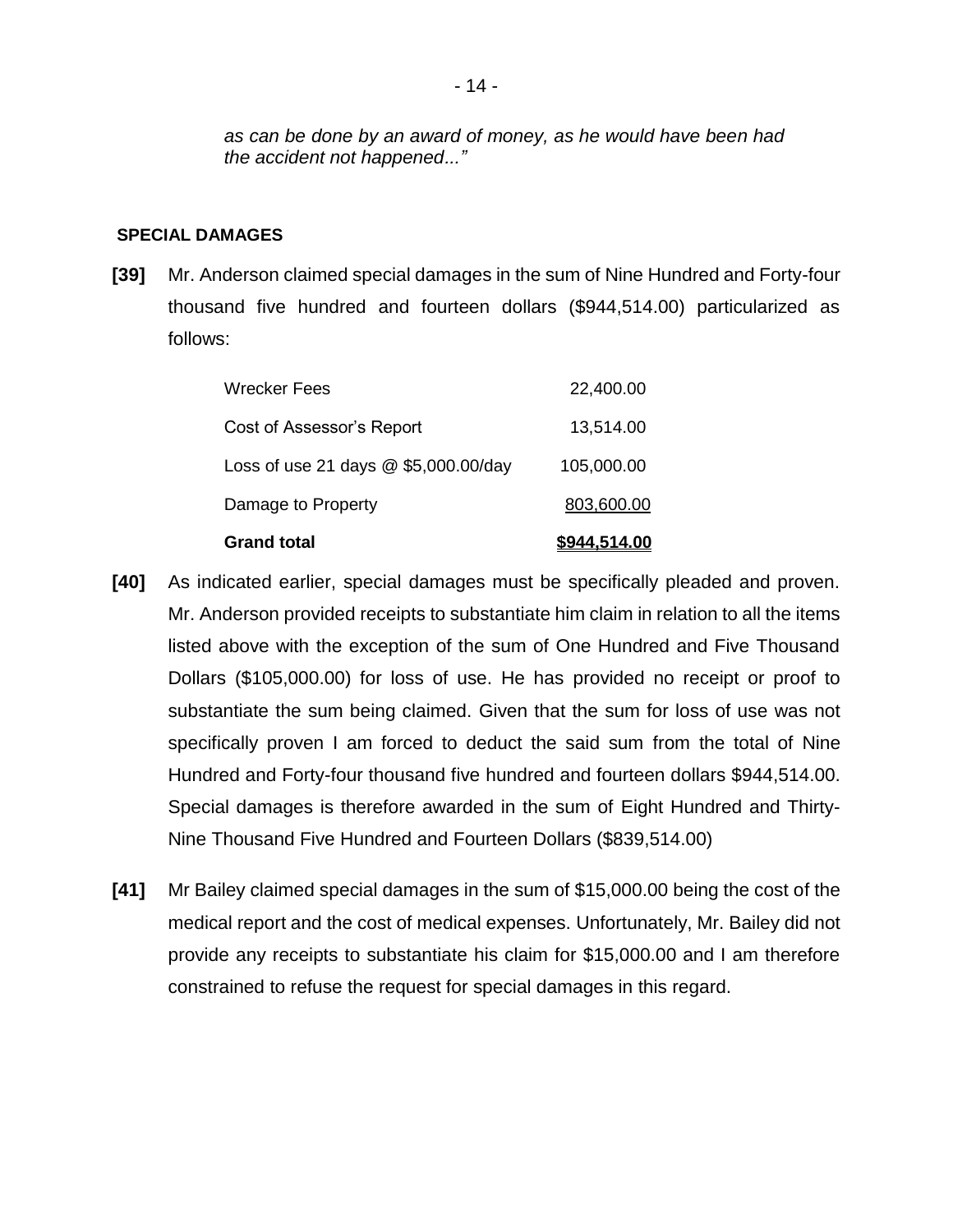#### **GENERAL DAMAGES**

- **[42]** Learned Counsel, Miss Debby-Ann Samuels, claimed on behalf of her clients' general damages in the sum of Three Million and Two Hundred Thousand Dollars (\$3,200,000.00) in relation to the pain and suffering of Mr. Anderson and Three Million Five Hundred Thousand Dollars (\$3,500,000.00) on behalf of Mr. Bailey. Counsel noted the similarities with the injuries sustained by both her clients and she therefore saw it fit to make a single submission on general damages on their behalf.
- **[43]** Mr. Anderson failed to tender a medical report in evidence however he gave evidence that he sustained the following injuries:
	- *1. Whiplash Injury*
	- *2. Head injury*
	- *3. Lower back injury*
	- *4. Right Knee injury*
	- *5. Laceration to the tongue*
- **[44]** I am however challenged in assessing damages for the named injuries without medical evidence of same. I am of the view that what the Claimant is asking the Court to do is to speculate as to what injuries were received and then make an assessment based on this speculation. He is also asking the Court to look at the similarity between his injuries and Mr. Bailey's injuries and base the assessment on that. I am however not of the view that this approach is wise or acceptable. The maxim 'he who asserts must prove' must be the guiding principle. The Claimant, Mr. Anderson, has asserted specific medical injuries, using terms that are determinable only by a medical professional but failed to prove same.
- **[45]** Having concluded that I have accepted that Mr. Anderson was in the motor vehicle at the time of the accident and I accept his evidence that he has suffered pain and general discomfort as a result. This has not been challenged by the Defendant. In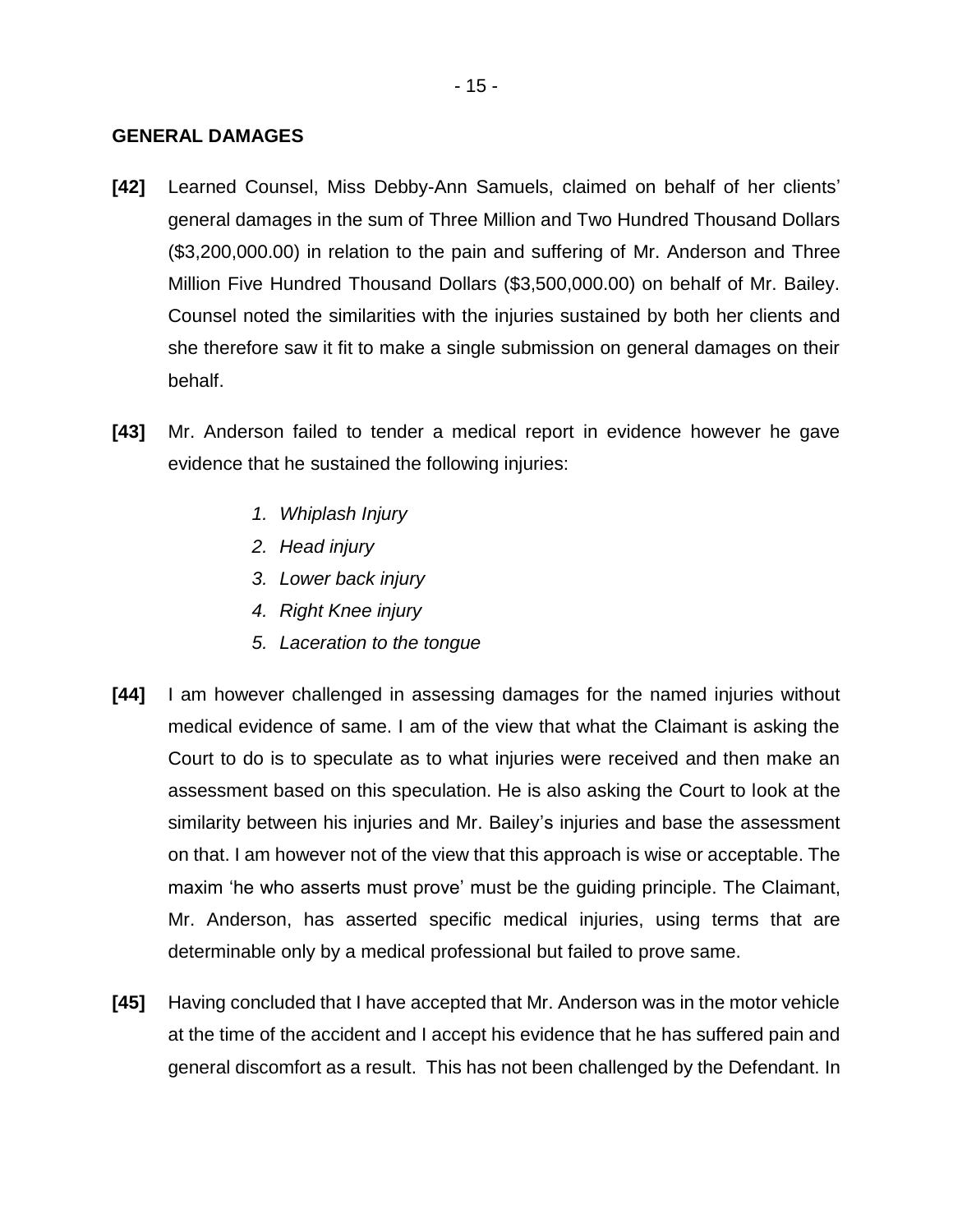that regard I am prepared to make an award of a reasonable sum in recognition of same.

- **[46]** With regard to the Claimant Mr. Bailey, his medical report reflected injuries as follows:
	- *1. Head injury*
	- *2. Trauma to his lower back*
	- *3. Whiplash injury to his neck*
	- *4. Trauma to his left shoulder*
- **[47]** Counsel relied on the case of **Dalton Barrett v Poncianna Brown and Leroy Bartley 2003** HCV 1358, delivered on the 3rd November, 2006, reported at page 104 of Ursula Khan's Recent Personal Injury Awards in The Supreme Court of Judicature of Jamaica Vol. 6. In that case the Claimant sustained injuries in the form of tenderness around the right eye and face, tenderness in the left hand and lumbar spine, pain to the lower back, pain to the left shoulder and left wrist and a very mild cervical strain, he also suffered from contusions to the mouth and to the lower back and left shoulder. General damages for pain and suffering was assessed at Seven Hundred and Fifty Thousand Dollars (\$750,000.00) which converts at present, with the application of May, 2020 Consumer Price Index (C.P.I.) of 103.80, to **Seven Hundred and Eighty-One Thousand Four Hundred and Twenty-Five Dollars (\$781,425.00)** using the following formula:

## **Calculation Methodology**

103.80 index for May, 2020 x 100 = 104.19% 99.623 index for November, 2006 1

104.19 x \$750,000.00 = **\$781,425.00** 100

**[48]** The Claimant also relied on the case of **Stacey Ann Mitchell v Carlton Davis, Kenneth Boyd, Harold Henry and Keith Lindsay**, Suit C.L. 1998 M 315 delivered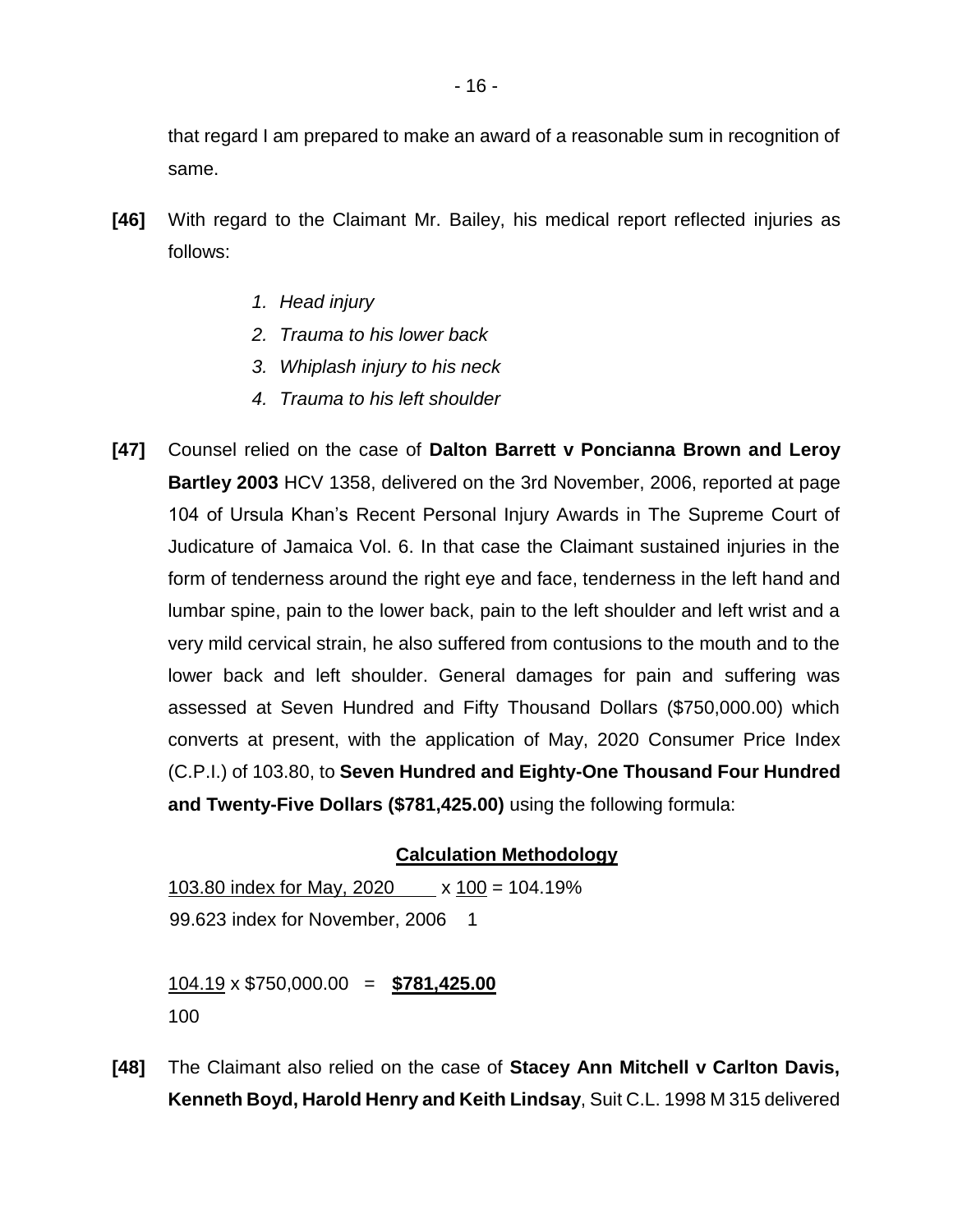on the 10th May, 2000 and reported at 146 of **Ursula Khan's Recent Personal Injury Awards in The Supreme Court of Judicature of Jamaica Vol. 5.** In that particular case the Plaintiff suffered from severe tenderness in the back of the head and neck, laceration to the back of the head, marked tenderness and stiffness of lower spine, continuous pains in the back of the neck and across the waist, swollen and painful left arm with difficulties lifting weight. Her injuries were assessed as moderate whiplash. She was assessed as having severe pains for about 9 resulting in total disability for that period. Thereafter she suffered from dismissing pain resulting in partial disability for about 5 months and at least intermediate pain for at least a further 4 months.

**[49]** On the 10<sup>th</sup> May, 2000 she was awarded general damages of Five Hundred and **Fifty Thousand Dollars (\$550,000.00)** which converts at present, with the application of May, 2020 C.P.I. of 103.80 to **One Million and Fifty-Six Thousand Two Hundred and Twenty Dollars (\$1,056,220.00)** using the following formula:

#### **Calculation Methodology**

103.80 index for May, 2020 x 100 = 192.04% 54.05 index for May, 2000 1

192.04 x \$550,000.00 = **\$1,056,220.00** 100

**[50]** Ms. Samuels also relied on the case of **Garfield Scott v Donovan Cheddisingh**  and Phillip Campbell Suit No. C.L. 1995, delivered on the 1<sup>st</sup> day of July, 1997 reported at page 214 of Ursula Khan's Volume 4. In the **Garfield Scott** case the relevant Plaintiff suffered personal injury in the form of excruciating pains, headaches, contusion on right shoulder and hip, puncture wound on left forearm and swollen, painful and tender knee, the Claimant was awarded **Three Hundred Thousand Dollars (\$300,000.00)** for pain and suffering. which converts at present, using the of May, 2020 C.P.I of 103.80, to Seven Hundred and Nine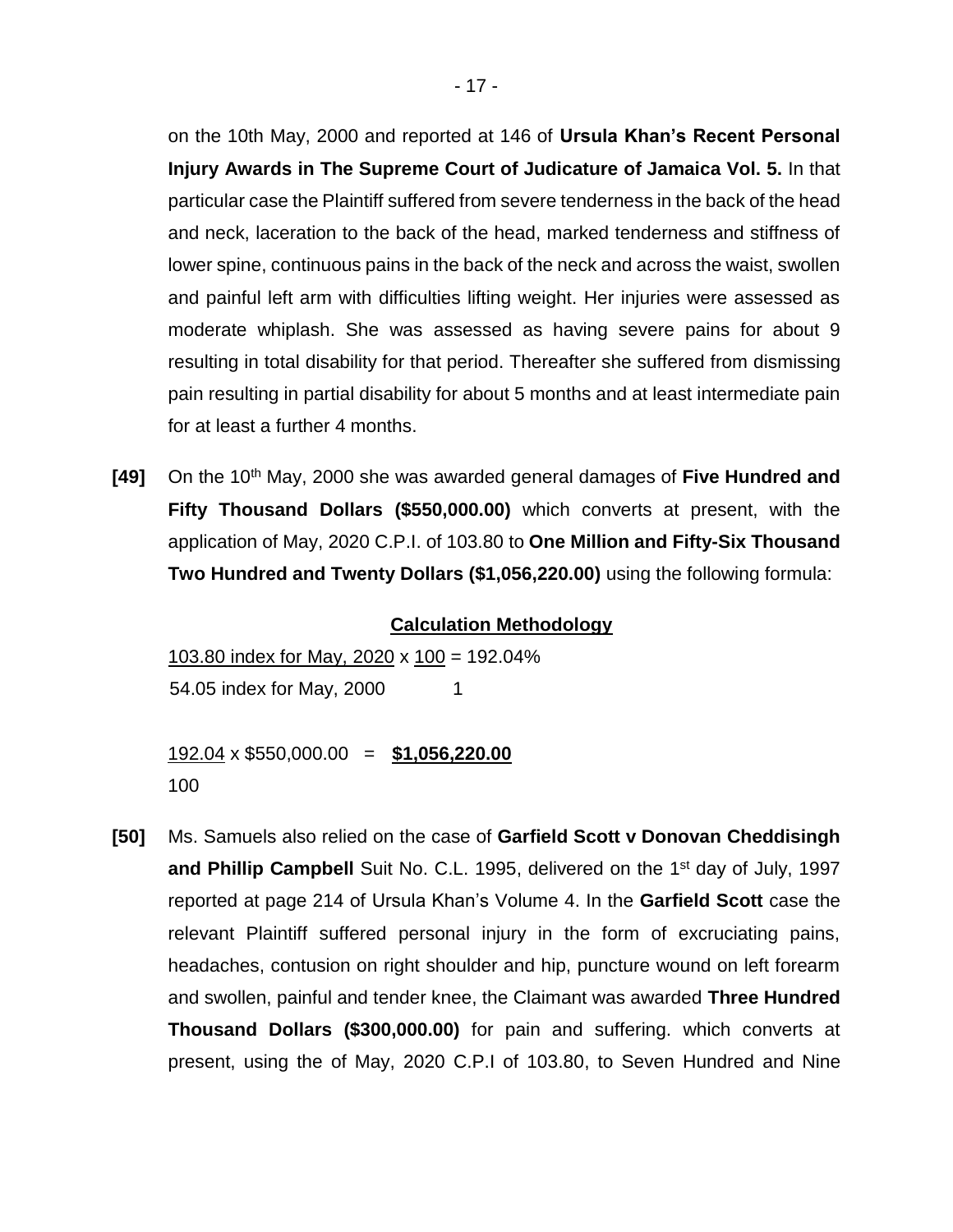Thousand Three Hundred and Fifty Dollars (\$709,350.00) arrived at in the manner set out as follows:

103.80 index for May, 2020 x 100 = 236.45%

43.90 index for July, 1997 1

236.45 x \$300,000.00 = **\$709,350.00**

100

**[51]** Learned Counsel also relied on the case of **Henry Bryan v Noel Hoshue & Wilbert Marriat Blake** Suit C.L. 1996 B 219 delivered on September 30, 1997 and reported at 177 of **Ursula Khan's Recent Personal Injury Awards in The Supreme Court of Judicature of Jamaica Vol. 5.** In that particular case, the relevant plaintiff sustained the following injuries: shock, excruciating pain, dizzy spells, abrasions over the frontal region of the scalp, pain and suffering in the back and severe headaches. The plaintiff was awarded general damages in the sum of Three Hundred and Fifty Thousand Dollars (\$350,000.00) which updates using the current Consumer Price Index for May, 2020 of 103.80 to Eight Hundred and Five Thousand Dollars (\$805,000.00), arrived at in the following manner:

103.80 index for May, 2020 x 100 = 230.00% 45.13 index for September, 1997 1

230 x \$350,000.00 = **\$805,000.00**

100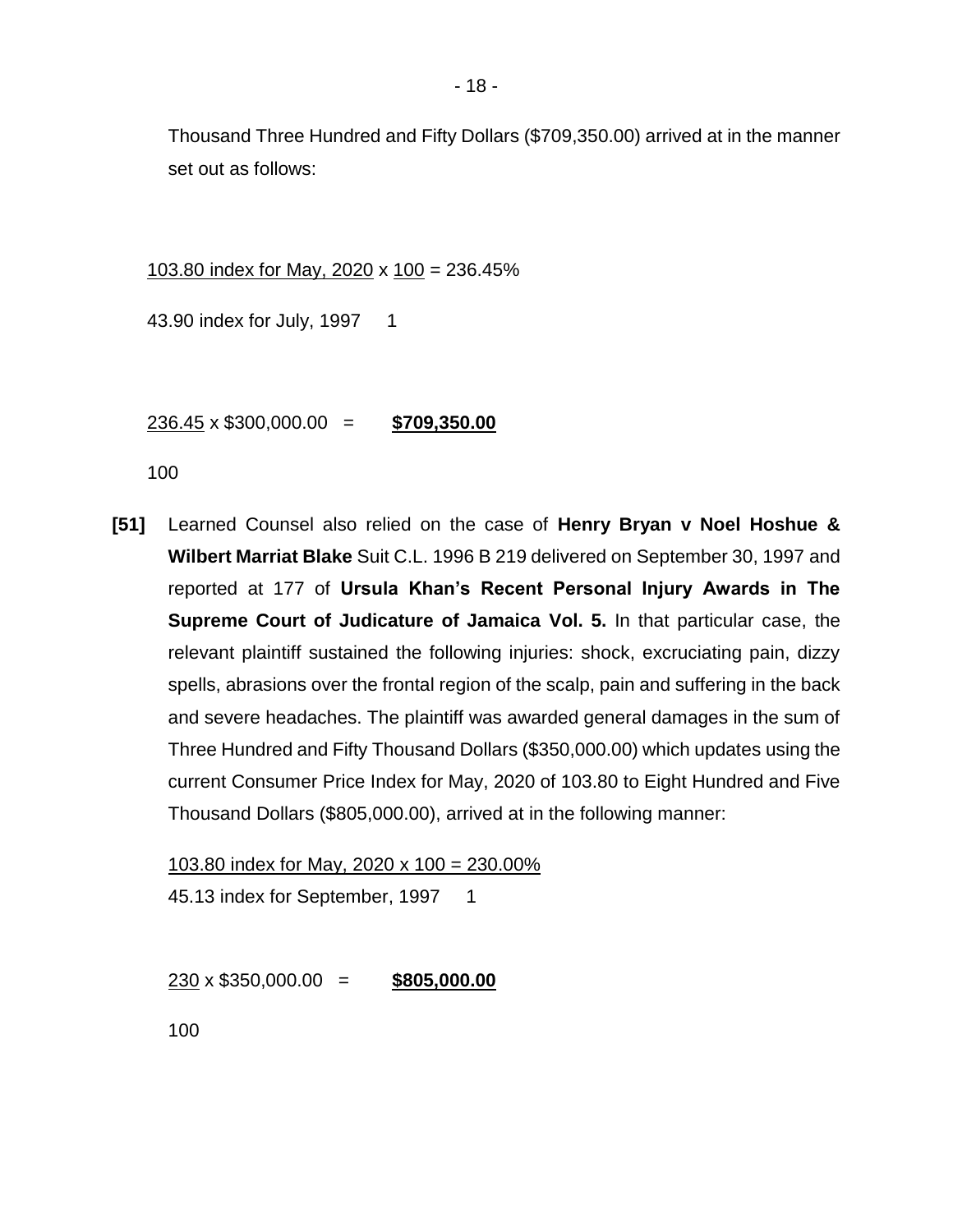**[52]** After I have assessed all the cases I find that the injuries suffered by Mr. Bailey are closest in nature and gravity to injuries suffered by the relevant claimant in the **Stacey Ann Mitchell** case. The respective claimants claimed sums within the region of Three Million Dollars. However, I have concluded that a reasonable award for general damages is One Million and One Hundred Thousand Dollars (\$1,100,000.00) for Mr. Bailey in keeping with the sum awarded by the court in the **Stacey Ann Mitchell** case.

## **DISPOSITION**

- 1. Judgment in favour of Mr. Aubrey Anderson against Mr. Melford Henry in Claim number 2011HCV07500. Damages awarded to Mr. Anderson in the following terms:
	- a. Special damages is awarded in the sum of \$839,514.00 with interest of 3% from July 30, 2020 (the date of Judgment)
	- b. General Damages for Pain and Suffering awarded in the sum of \$ 350,000.00 with interest at a rate of 3% from the  $11<sup>th</sup>$  September, 2012 (date of service of the claim form) to the  $30<sup>th</sup>$  July 2020 (date of the Judgment).
- 2. Costs in Claim number 2011HCV07500 awarded to the Claimant to be taxed if not agreed.
- 3. Judgment in favour of Mr. Carlos Bailey in Claim number 2012HCV04826. General Damages for Pain and Suffering and Loss of Amenities awarded in the sum of \$1,100,000.00 with interest at a rate of  $3\%$  from the 11<sup>th</sup> September, 2012 (date of service of the claim form) to the 30<sup>th</sup> July 2020 (date of the Judgment.)